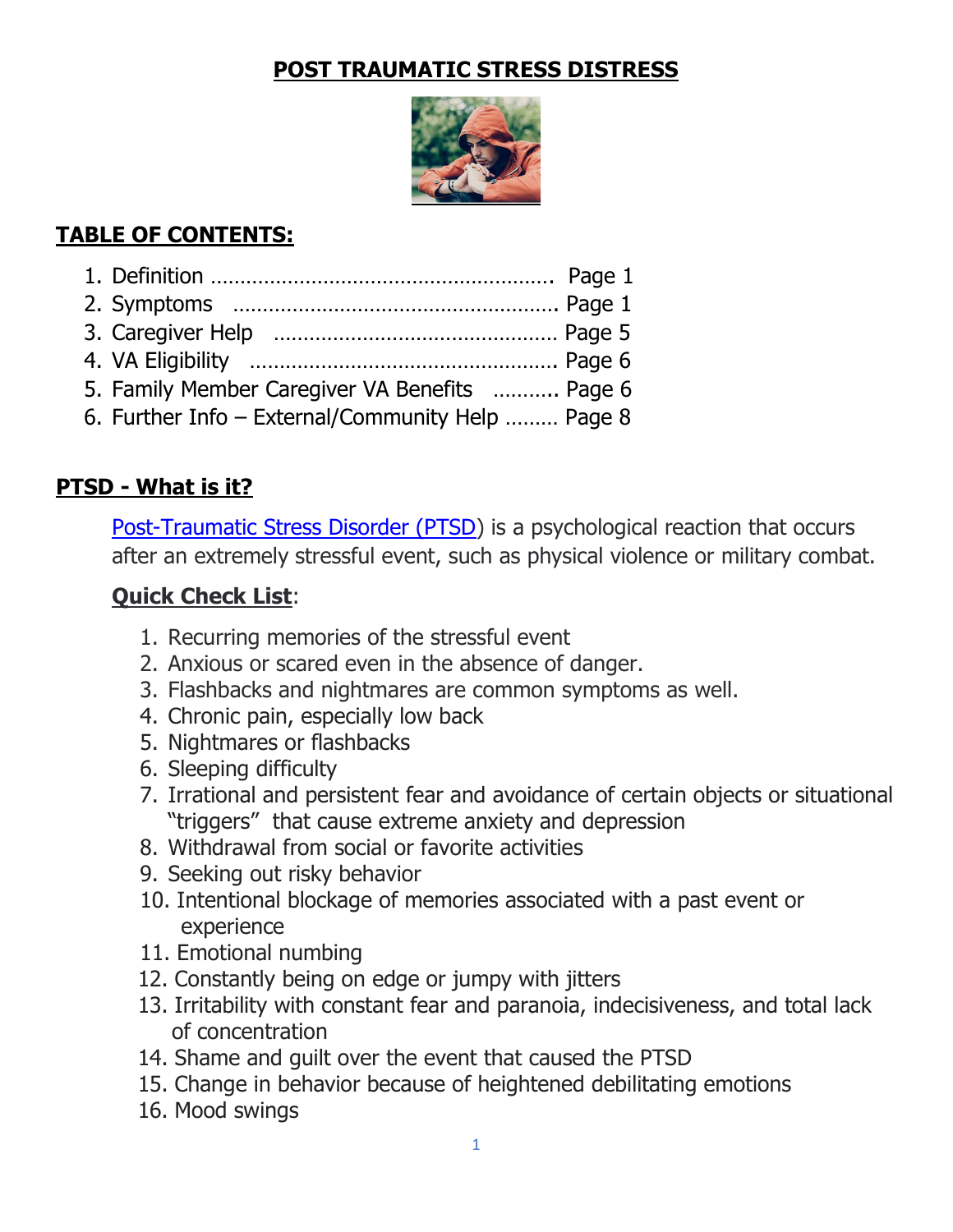17. Being on high alert at all times and being easily startled

Symptoms that last more than 3 months

# **SYMPTOMS**

#### What are the 17 Symptoms of PTSD? \*

Life is unpredictable. Unfortunately, for many of us, that means that grief and trauma can arise at any time. When a person is exposed to danger, violence, illness, or the threat of injury, they can potentially carry that trauma with them for years to come. Here are in-depth explanations of each of the 17 symptoms of PTSD.

# 1. Intrusive Thoughts

Intrusive thoughts are perhaps the best-known symptom of PTSD. What do intrusive thoughts look like? A person going about their day is suddenly confronted by unwelcome, distressing memories of what happened to them. This may happen in a related setting – for example, a person who has gone through a car accident may begin to panic in a vehicle  $-$  or out of the blue.

# 2. Nightmares

Trauma survivors regularly deal with nightmares. Approximately 71% to 96% of those with PTSD may have nightmares. Those with co-occurring mental illnesses are also at higher risk for vivid, disturbing dreams.

# 3. Avoiding Reminders of the Event

One of the major effects of trauma is avoidance. For example, someone who nearly drowned will probably avoid swimming again. However, they might even avoid taking baths or going to the beach because it reminds them too much of what happened. These avoidant behaviors can be debilitating.

# 4. Memory Loss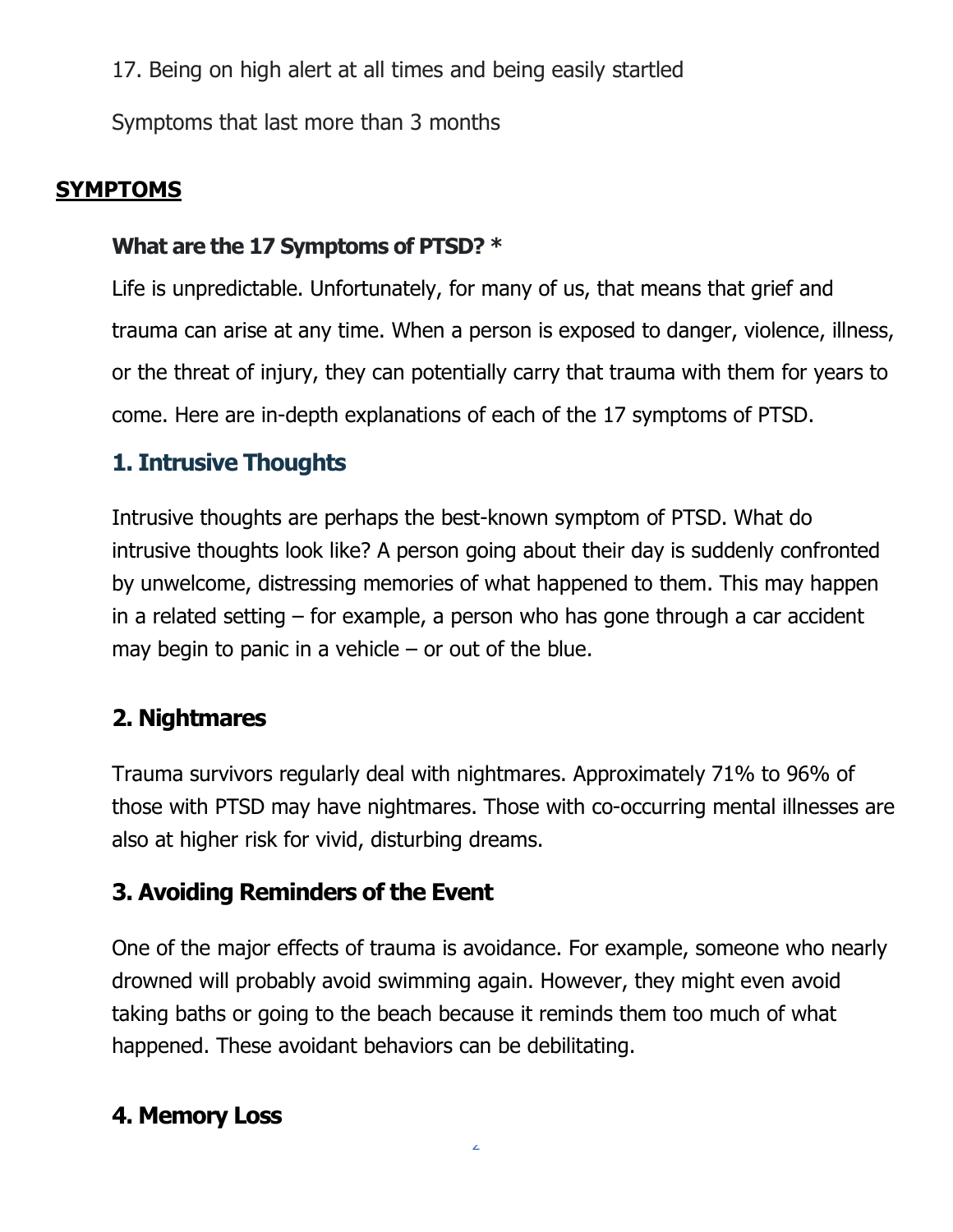Traumatic events impact the brain's functioning. While many people assume that this is due to a physical brain injury, it's frequently a case of the body attempting to cope with what has happened. When something traumatic happens, memory loss occurs as a natural defense mechanism. Without proper treatment, these memories may resurface at any time, resulting in significant distress.

# 5. Negative Thoughts About Self and the World

People who have been through trauma see the world differently. They may feel hopeless and live with a "foreshortened future" – an inability to visualize future milestones or old age. It's also common for them to see themselves in a bad light, or a negative perception of the self and the world at large.

# 6. Self-Isolation; Feeling Distant

After something terrible happens, it's difficult to connect with others. People with PTSD may have a hard time being around people for a few different reasons. These include potential triggers, as well as an inability to relate to their friends. Some people may feel like your loved ones just don't understand.

# 7. Anger and Irritability

PTSD creates a state of hyperarousal. This means that the brain is kicked into a state of "fight or flight" at the slightest urging. Hyperarousal results in strong emotions like anger, as well as general irritability on a day-to-day basis. Those who have been traumatized may lash out at others, even if they don't fully understand why.

# 8. Reduced Interest in Favorite Activities

Negative life events make it difficult to enjoy once-loved activities. The mood changes, sleeplessness and avoidance associated with PTSD mean that a person might feel unmotivated and uninterested in their work and hobbies.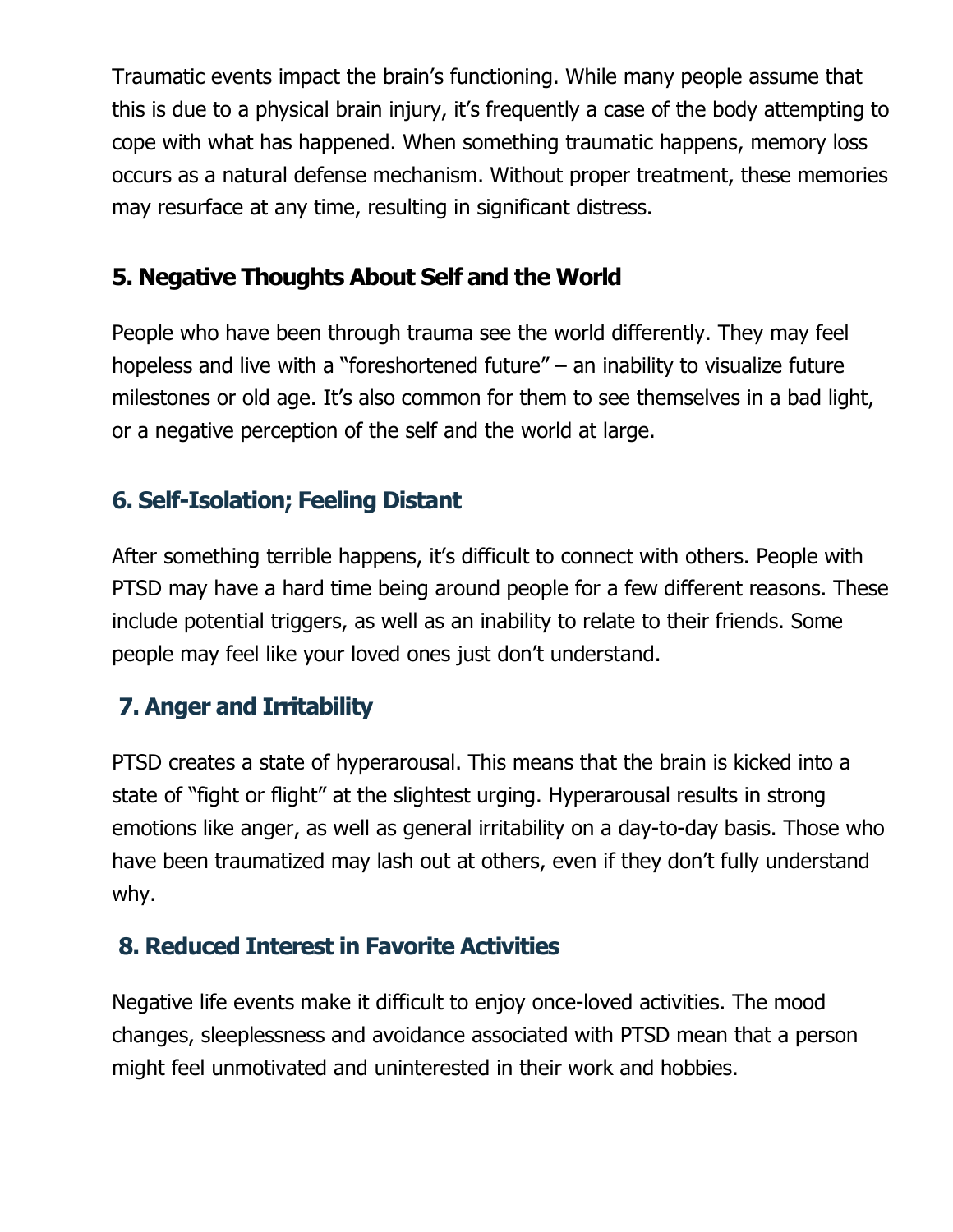# 9. Hypervigilance

After a traumatic event, the body enters a state of hypervigilance. This increased alertness ensures that a person is always prepared for any other threats. However, this state of extreme awareness is exhausting and upsetting for trauma sufferers.

### 10. Difficulty Concentrating

Hyperarousal and anxiety also take away one's ability to concentrate. Individuals who have undergone a traumatic event struggle to readjust at work, home, and school because their minds are often elsewhere.

#### 11. Insomnia

Insomnia is another typical symptom of PTSD. To go to bed, a person must let their guard down, which is especially difficult for hypervigilant trauma sufferers. Additionally, the nightmares they may face at bedtime can make sleep an unattractive proposition. Many people who have experienced trauma struggle to sleep, and they may turn to alcohol or drugs in order to calm their minds.

# 12. Vivid Flashbacks

Flashbacks are different from intrusive thoughts. Those who have flashbacks may feel as though the traumatic event is happening all over again. Memories can become so vivid that they seem to be happening in the current moment. This can cause people to panic, resulting a sudden, aggressive response. They may be triggered by something as subtle as someone's cologne or a certain tone of voice. Those who have flashbacks are encouraged to ground themselves through the five senses – naming five things they can see can be a calming distraction.

# 13. Avoiding People, Places and Things Related to the Event

Any reminder of a traumatic event can catalyze a flashback. That's why many trauma sufferers become reclusive, avoiding people, places and things related to what happened. "Just trying not to think about it" is a coping mechanism that can actually worsen one's symptoms over time.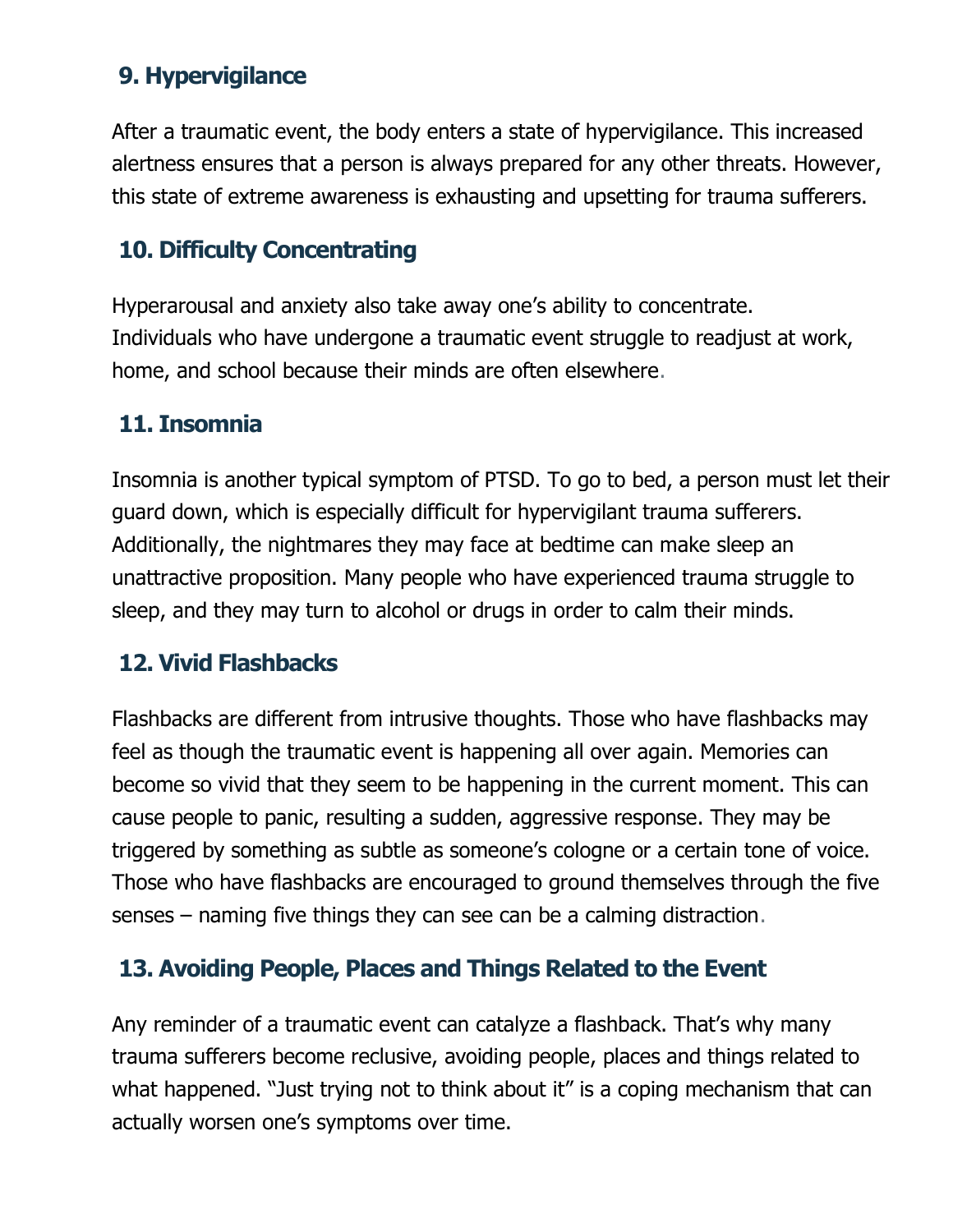### 14. Casting Blame

Self-blame is especially common after a traumatic event. People with PTSD may blame themselves for what happened, especially if it resulted in the injury or death of a buddy or loved one. They may also assign blame to others who were associated with what happened. They might also assign blame themselves for not calling out or warning the buddy in time.

### 15. Difficulty Feeling Positive Emotions

Anger, sadness, and guilt are the emotions primarily associated with PTSD. However, this condition also dampens a person's ability to regulate positive emotions.

### 16. Exaggerated Startle Response

A key aspect of hypervigilance is an exaggerated startle response. One of the 17 symptoms of PTSD is caused by the constant feeling of being "on guard." A small noise may cause a victim of trauma to become jumpy.

# 17. Risky Behaviors

Finally, risky behaviors are especially common among those who have undergone trauma. Combat veterans fall into this category too – they have higher levels of addiction than the general population. Risky behaviors can include drug abuse, alcoholism, unsafe sex, high-adrenaline activities, and behavioral addictions (gambling, shopping, etc.).

\*Cumberland Heights Foundation P.O. Box 90727 Nashville, TN 37209 https://www.cumberlandheights.org/blogs/17-symptoms-of-ptsd/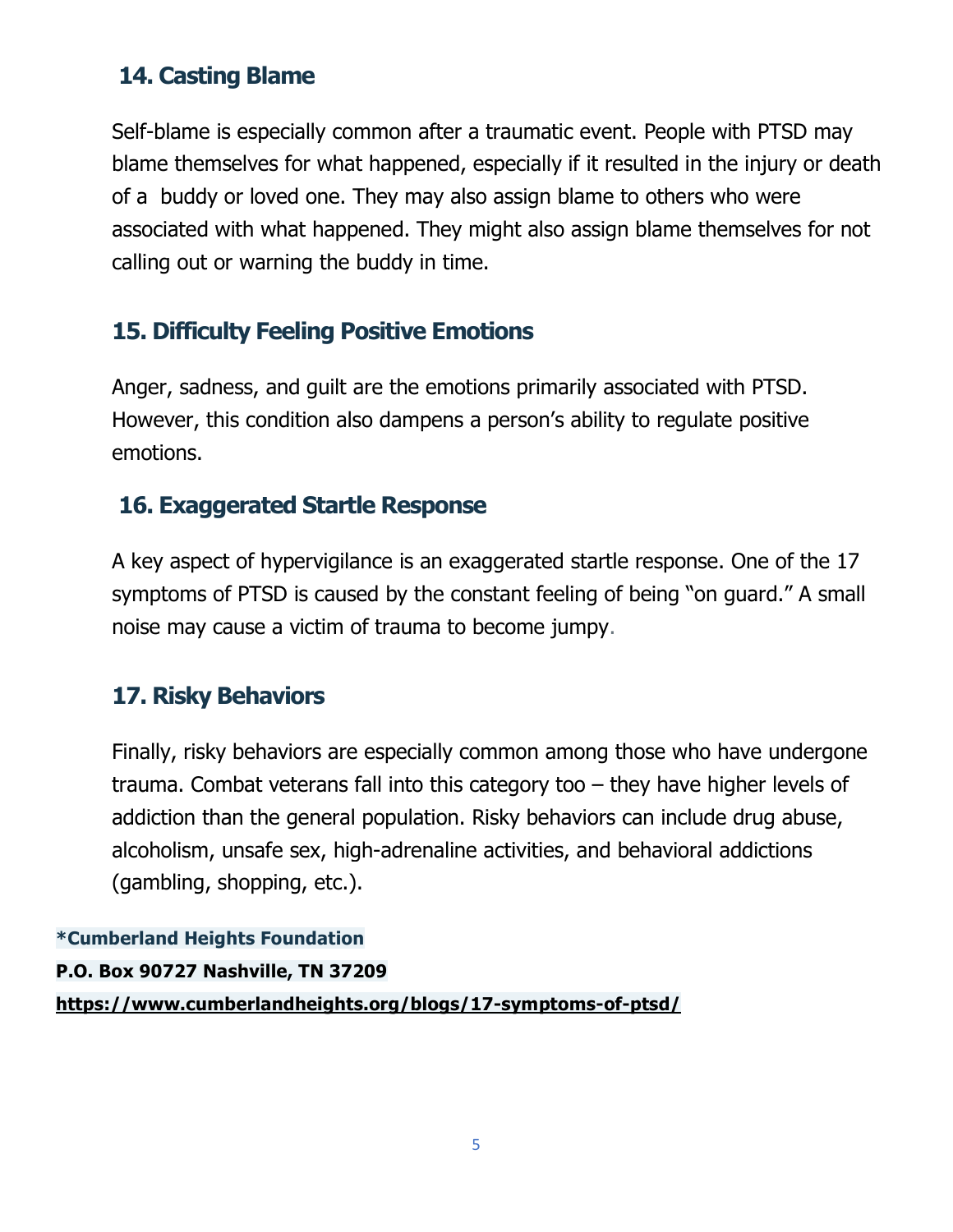#### Caregiver Help

Call VA's Caregiver Support Line at 1-855-260-3274 to learn more about the support that is available to you and for assistance connecting with the Caregiver Support Coordinator at your local VA Medical Center. Feb 18, 2021

#### Caregiving Tips - PTSD

https://www.caregiver.va.gov › Tips\_by\_Diagnosis › PTSD

#### VA Eligibility for VA Caregiver Help

Veterans who were injured or experienced illness as a result of military service may require the help of a caregiver for activities of daily living. This is also true for veterans experiencing mental disorders like PTSD.

Caregivers of veterans are often family members who assist with home care, transportation to health care appointments, and other daily tasks. They often take on the role of a home health aide but lack the financial support.

To help support these family caregivers, the U.S. Department of Veterans Affairs offers the Program of Comprehensive Assistance for Family Caregivers. This program provides VA health care benefits, monthly stipends, coverage of travel expenses, and other types of financial support to the caregivers of eligible veterans.

Those who are eligible for this program can receive a number of caregiver benefits. Click on link to read all benefits.

#### https://www.hillandponton.com/va-caregiver-program-veteranseligibility-assessment/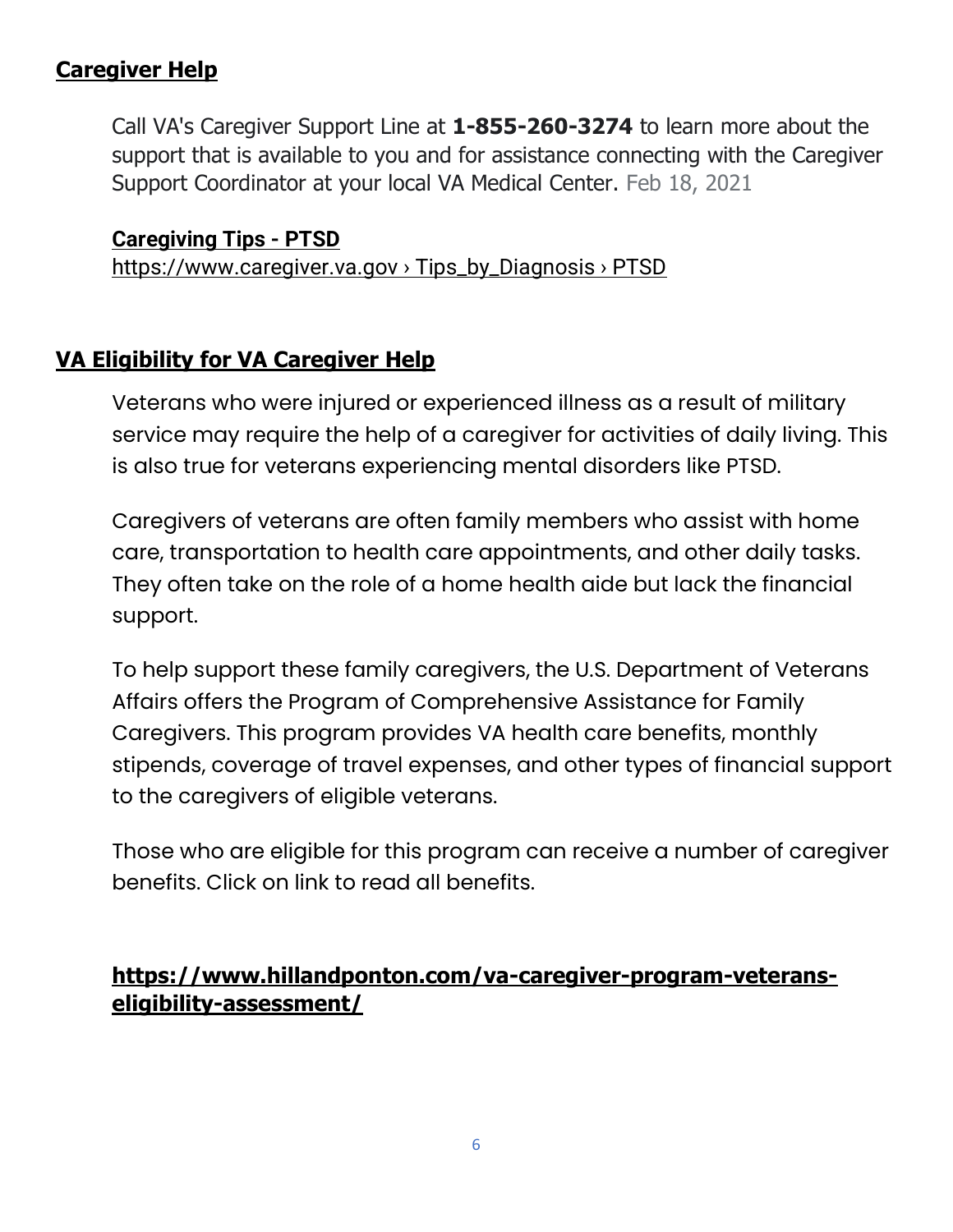#### Family Member is Caregiver:

The Program of Comprehensive Assistance for Family Caregivers (PCAFC) is open to veterans who were injured or experienced an aggravated injury in the line of duty after September 11, 2001 OR on or before May 7, 1975. If a veteran qualifies for the program, their primary caregiver can receive a number of benefits, including:

- Caregiver stipends
- Education
- Health insurance
- Mental health services
- Beneficiary travel benefits
- Respite care
- Support resources
- Other caregiver services

Secondary caregivers may be eligible for benefits as well, including mental health counseling, beneficiary travel benefits, and respite care.

Caregivers may be eligible for health care benefits through the Civilian Health and Medical Program of the Department of Veterans Affairs (CHAMPVA). These types of services can help a veteran's loved ones provide home care and support the well-being of the veteran.

According to the VA, a family caregiver is a son, daughter, spouse, parent, stepfamily member, extended family member, or any person who lives with the veteran full time or is willing to do so if designated as a caregiver. So, veterans need to consider who their primary family caregiver is when applying for the program.